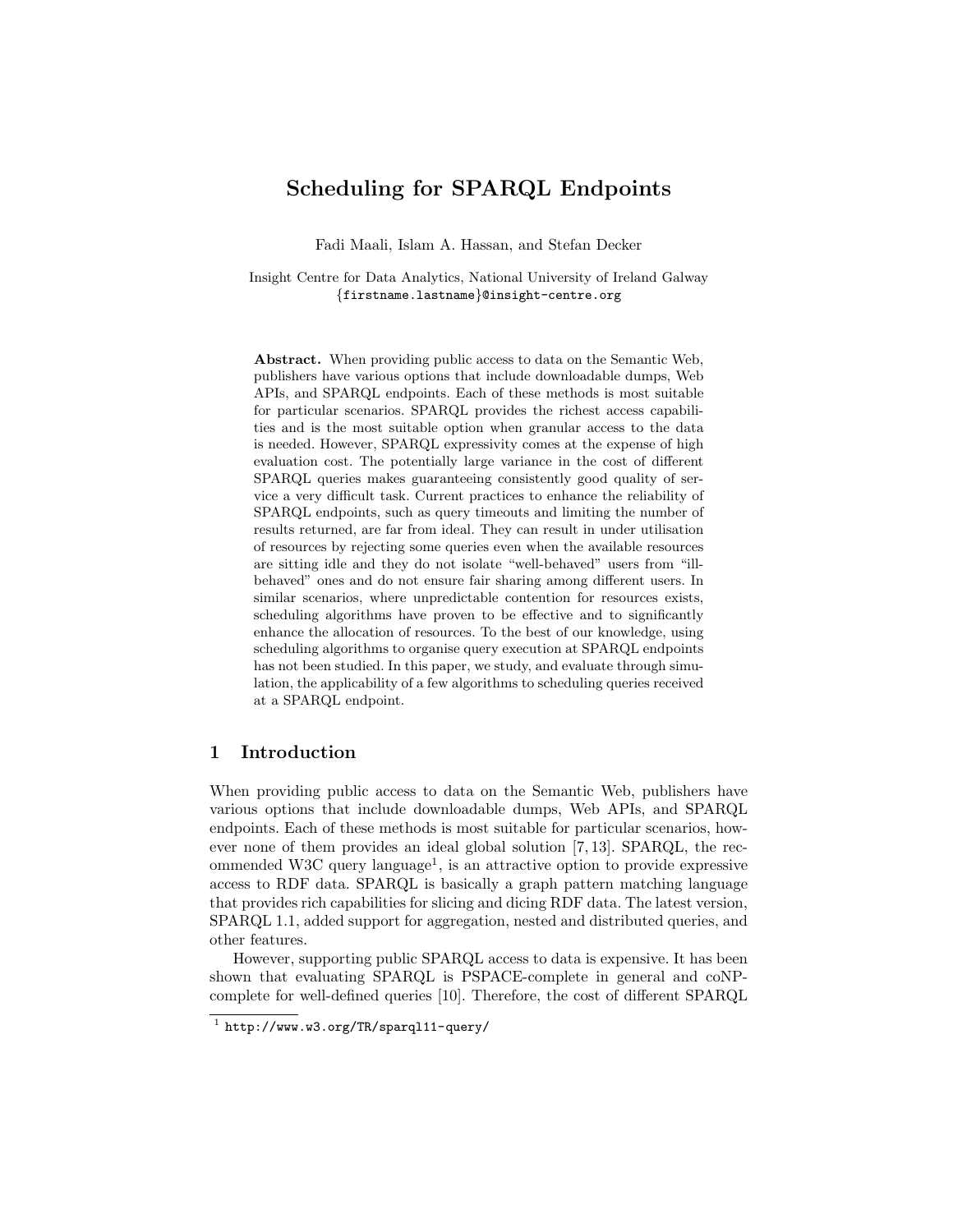#### 20 Fadi Maali, Islam A. Hassan, and Stefan Decker

queries can vary a lot; making guaranteeing consistently good quality of service a very difficult task. Evidence of this can be seen on the SPARQL Endpoint Status web page<sup>2</sup>, in literature [2] and across the Web<sup>3</sup> and the blogosphere<sup>4</sup>.

Existing SPARQL endpoints employ different measures to enhance their reliability and to ensure consistent quality of service. Such measures include query timeouts, refusing expensive SPARQL queries, limiting the number of triples returned or returning partial results. For example, 4Store supports a soft limit for execution time<sup>5</sup> and Virtuoso allows setting a maximum threshhold on the expected query cost<sup>6</sup>. There are still a number of problems with these approaches: (i) they provide an inconsistent user experience and limit the expressiveness of allowed queries (ii) there is no clear way to communicate these non-standard shortcomings to the user (iii) they can result in under utilisation of resources by rejecting some queries even when the available resources are sitting idle (iv) they do not isolate "well-behaved" users from "ill-behaved" ones and do not ensure fair sharing among different users.

In similar scenarios, where unpredictable contention for resources exists, scheduling algorithms have proven to be effective and to significantly enhance the allocation of resources. Scheduling has been utilised for data networks [3, 12], for processes assignment in operating systems [8], for cloud and grid computing [9, 4], and recently to schedule jobs sent to a Hadoop cluster [15, 14]. Nevertheless, to the best of our knowledge, it has not been studied in the context of SPARQL endpoints.

In this paper we argue for employing scheduling algorithms to organise query execution at a, possibly public, SPARQL endpoint. Giving the wide applicability of scheduling, there exists a large number of scheduling algorithms. In this paper, we study, and evaluate through a simulation, the applicability of a few algorithms to schedule queries received at some SPARQL endpoint. A number of scheduling algorithms, mainly from the data networks domain, are reviewd (Section 3.1). We then describe their applicability to scheduling SPARQL queries (Section 3.2) and study through a simulation their effect on two popular SPARQL engines (Section 4).

We do not claim that scheduling solves the problem of providing a reliable publicly-accessible SPARQL endpoint. Nevertheless, our results show that scheduling enhances throughput and reduces the effect of complex queries on simpler ones. We also note that scheduling has the extra advantages of rewarding socially-aware behaviour and achieving better utilisation and fairer allocation of the available resources.

 $^4$  E.g. http://daverog.wordpress.com/2013/06/04/the-enduring-myth-of-the-sparql-endpoint/  $\,$ and http://ruben.verborgh.org/blog/2013/09/30/ can-i-sparql-your-endpoint/

 $^2$  http://sparqles.okfn.org/

<sup>3</sup> See for example http://answers.semanticweb.com/questions/14440/ can-the-economic-problem-of-shared-sparql-endpoints-be-solved

<sup>5</sup> http://4store.org/trac/wiki/SparqlServer

 $^6$ http://virtuoso.openlinksw.com/dataspace/doc/dav/wiki/Main/ VirtSPARQLEndpointProtection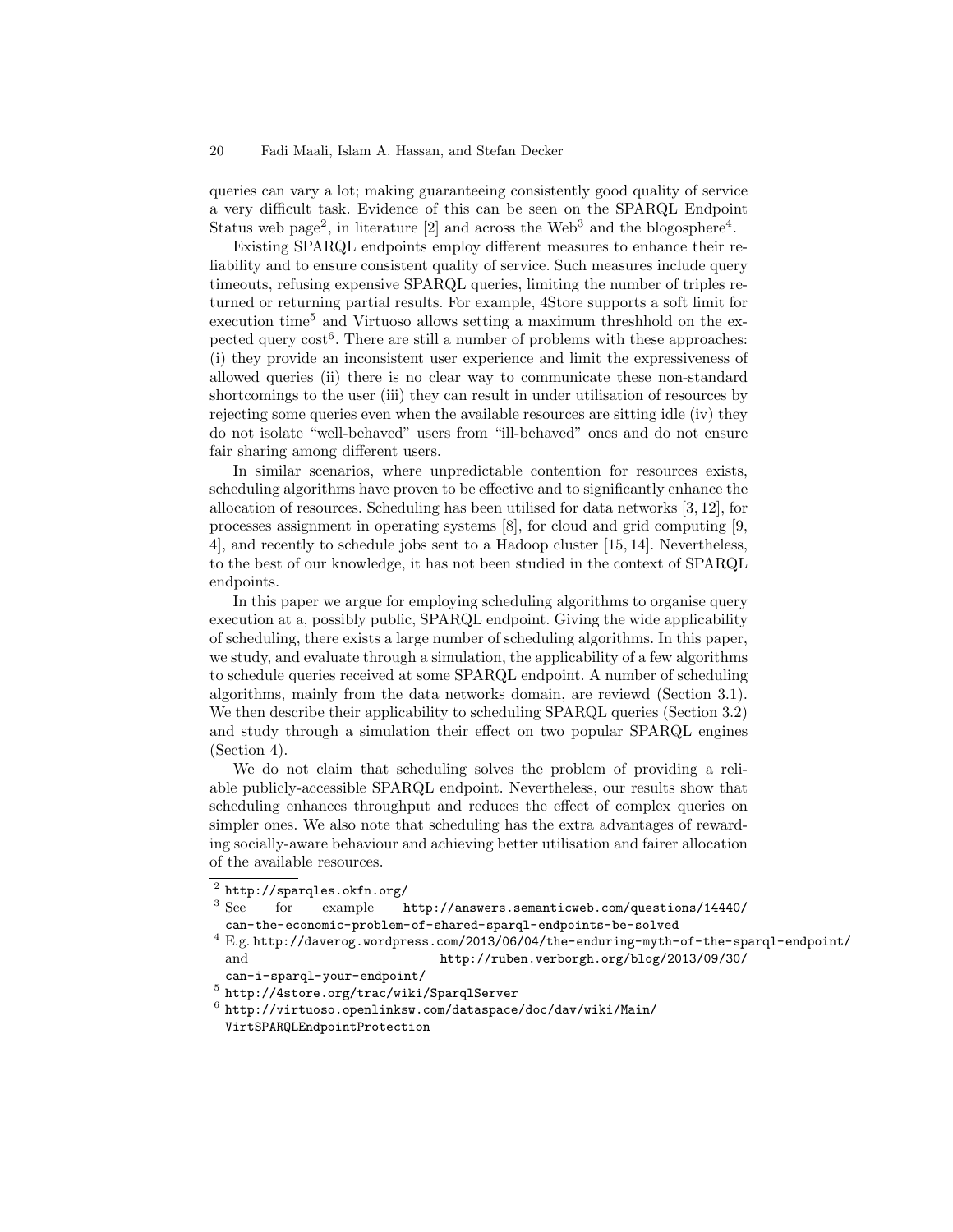

Fig. 1: General model of scheduling

## 2 Related Work

Most current practices to enhance the reliability of SPARQL endpoints are based on introducing ad-hoc measures and limits such as query timeouts, refusing expensive SPARQL queries, limiting the number of triples returned or returning partial results. These measures have a number of problems as discussed in the introduction. Linked Data Fragments [13] is a recent proposal to enhance the reliability of SPARQL endpoints via shifting part of the computation needed to answer SPARQL queries towards the client side. Furthermore, [1] proposed a vision for a workload-aware and adaptive system to deal with the diversity and dynamism that are inherent in SPARQL workloads. To the best of our knowledge, scheduling has not been studied in the context of SPARQL endpoints. Nevertheless, scheduling has been used and studied in many domains.

Scheduling has been extensively studied in data networks where the capacity of a switch is shared by multiple senders  $[3, 6, 12]$ . We describe the main algorithms used in data networks in the next section.

Scheduling has also been used to organise jobs of shared Hadoop clusters. First In First Out (FIFO) Scheduler, Fair Scheduler<sup>7</sup> and Capacity Scheduler<sup>8</sup> are the most widely used schedulers in practice. Similar to our work, these schedulers re-use algorithms defined for the data networks. Notice that, in contrast to SPARQL queries, Hadoop jobs are expected to take a long time and their execution can be pre-empted.

Moreover, scheduling has also been applied in wireless networks [5], grid computing [4] and distributed hash tables [11].

## 3 Scheduling

Figure 1 depicts a generic model for scheduling. There is a single server, and N job arrival streams, each feeding a different first in, first out (FIFO) queue.

 $^7$  http://hadoop.apache.org/docs/r1.2.1/fair\_scheduler.html

 $^8$ http://hadoop.apache.org/docs/r1.2.1/capacity\_scheduler.html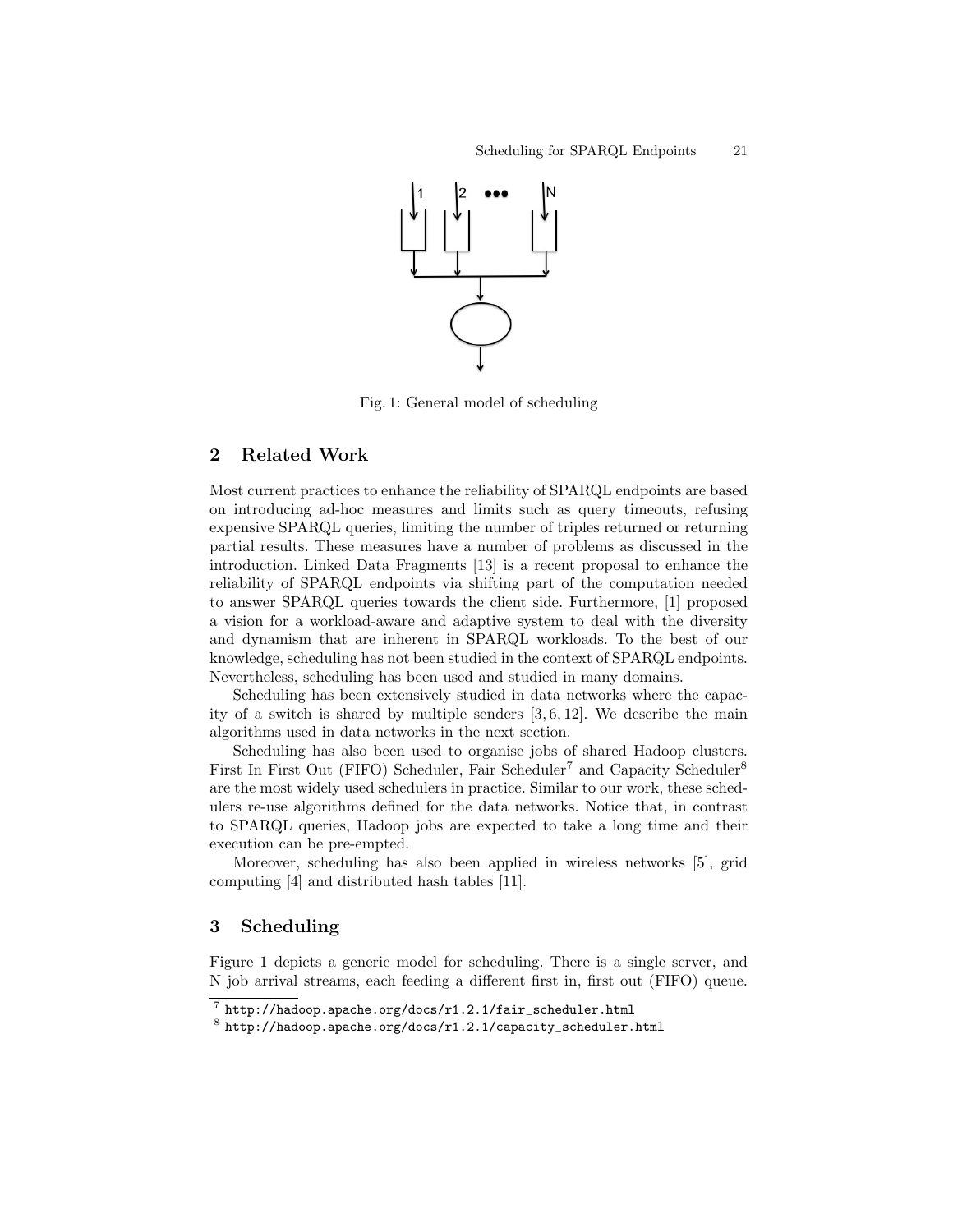22 Fadi Maali, Islam A. Hassan, and Stefan Decker

The scheduler decides which stream gets served at each moment and for how long. The goal is usually to maximise throughput while ensuring fair sharing of resources and avoiding long waiting times. Keeping a separate queue for each stream puts up "firewalls" protecting well-behaved streams against streams that might otherwise saturate the server capacity and drive delays to unacceptable levels.

### 3.1 Scheduling Algorithms

We next describe a number of scheduling algorithms used mainly for data networks and then discuss their applicability to SPARQL endpoints.

Ideal Scheduler A mathematical idealization of queuing, which was originally proposed as an idealization of time-slicing in computer systems (Kleinrock 1976 as cited in [6]), known as Processor Sharing (PS). In PS, the server cycles through the active jobs, giving each a small time quantum of service, and then preempting the job to work on the next. The PS mechanism allots resources fairly and provides full utilisation of the resources. However, in settings where pre-empting jobs is not feasible, such as data networks, PS cannot be applied. A number of "emulations" of it exist nevertheless. We next discuss two of them.

Fair Scheduler Described in [3] and [6]. Fair scheduling emulates the PS fair scheduling by maintaining a notion of virtual time (what time an input stream would have been served had PS been applied). Streams are then served in increasing order of their virtual finish time. It has been shown that this algorithm emulates the fair PS algorithm well [6].

Deficit Round-Robin Scheduler Described in [12]. Each input stream holds a deficit counter (a credit balance) and only gets served if the query cost is less than its balance. After execution, the cost is subtracted from the balance. If the queue is not served due to insufficient balance, it gets a quantum charge that can be used in the next round, i.e. a queue is compensated when its service is delayed.

## 3.2 Scheduling for SPARQL

We consider scheduling as a service running on top of SPARQL endpoints. The scheduler receives the queries and then decides in what order to send them to the endpoint. The goal is to: (i) minimize the effect that expensive queries can have on other queries (ii) maximize the utilization of the available resources (iii) reward socially-aware behaviour (e.g., simpler queries that set a limit on the number of required results).

However, contrary to the typical scheduling scenario depicted in Figure 1, a SPARQL endpoint can handle multiple queries at a time. In fact, as triple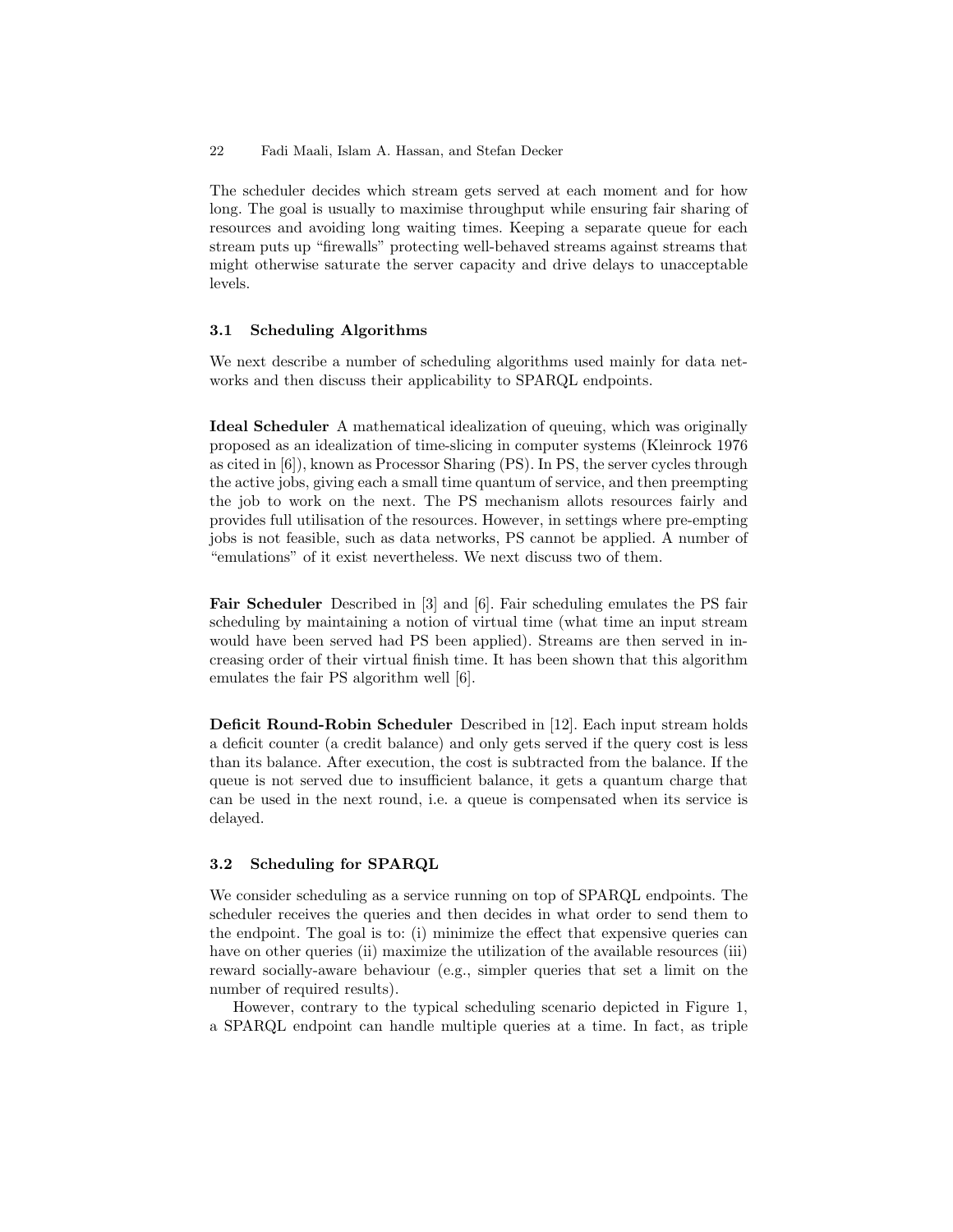stores, Web servers and the underlying operating systems each have their own resource utilisation and sharing facilities, it will be very inefficient to send only one query at a time to the endpoint. Therefore, SPARQL scheduler sends multiple queries to the endpoint as long as their total cost is under a configured threshold. Upon the completion of processing some query, its cost is substracted from the tracked total cost. The threshold is necessary to avoid overwhelming the endpoint as sending many queries simultaneously to an endpoint results in rejecting to process many queries by the endpoint.

In practice, three further challenges need to be addressed:

- Efficiently estimating the cost of an incoming SPARQL query. The cost involves multiple paramters such as CPU, memory, network and I/O cost. The cost also depends on the query, the data and the triple store. However, this problem is beyond the scope of this paper.
- Identifying the source of each query in order to define streams of inputs. In the absence of user authentication, IP addresses and session detection techniques can be used.
- Setting the threshold of total computing capacity. This can be set via experimenting.

## 4 Simulation Experiment

#### 4.1 Implementation

We implemented three scheduling algorithms in Java<sup>9</sup>:

- FIFO: A First-In-First-Out queue. This scheduler serves input streams in order (one query at a time) while keeping track of the total cost of queries being processed at every point and ensuring that this cost is always kept lower than the computing capacity threshold.
- Deficit: Implements a deficit round-robin algorithm as described in Section 3.1.
- Fair: Implements a fair scheduling algorithm as described in Section 3.1.

#### 4.2 Experiment Setup

We experimented with two triple stores, Virtuoso Open-Source Edition 7.0.0 Release<sup>10</sup> and Jena Fuseki  $1.0.1<sup>11</sup>$ . Both triple stores were run on a Mac with 8GB memory and a 2.9GHz Intel Core i7 CPU. Jena Fuseki was run in memory with a maximum heap size of 3GB.

We used the Semantic Web  $\text{Dog } \text{Food}^{12}$  data that contains information about papers published in the main conferences and workshops in the area of Semantic

 $\overline{9}$  The code is avaialble at https://gitlab.insight-centre.org/Maali/ sparql-endpoints-scheduler

 $10$  http://virtuoso.openlinksw.com/

 $11$  http://jena.apache.org/documentation/serving\_data/

<sup>12</sup> http://data.semanticweb.org/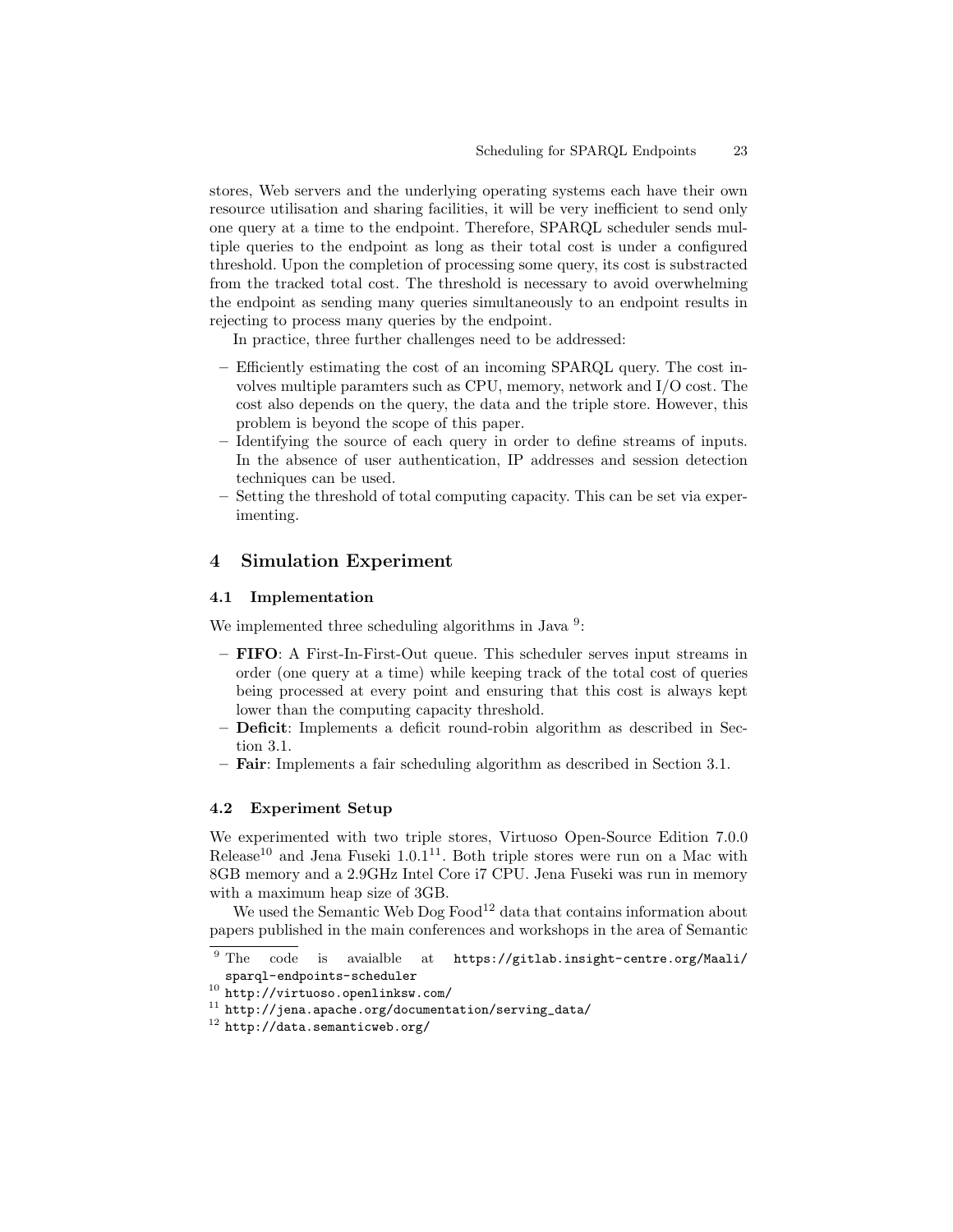#### 24 Fadi Maali, Islam A. Hassan, and Stefan Decker

Web research. The data was downloaded<sup>13</sup> from the Semantic Web Dog Food website in Februaury 2014.

The Web logs of the Semantic Web Dog Food were made available as part of the USEWOD 2013 Data Challenge<sup>14</sup>. To get real-world SPARQL queries for our experiment, we extracted SPARQL queries from these Web logs. We ran each query three times on Fuseki (without any added scheduling) and classified it as simple or complex based on the time it took. All simple queries took an average of less than 90ms, while complex queries took more than 450ms. We use these numbers (90 and 450) as a proxy for the query costs.

We simulated two concurrent flows of queries, one with simple queries and the other with complex queries. This simulates two applications with different needs. Queries were selected randomly from the set of simple and complex queries respectively. Both flows follow a Poisson distribution. We experimented with differnet means of the Poisson distribution (a.k.a. interval) and with different thesholds for the computing capacity (i.e., total cost of queries being processed at a time). Each run was stopped after 5 minutes and logs were collected then.

We consider a query to be fully processed if it is sent to the endpoint and all results sent back from the endpoint are received (within the 5 minute cut-off). For each query we measure two durations:

- Waiting Time: the time taken from the moment the query is received at the scheduler until it is sent to the endpoint.
- Processing Time: the time taken from the moment the query is received at the scheduler until the moment at which the query is fully processed.

We wanted to include a no-scheduling setting as a baseline, however running these flows without any scheduling resulted in overwhelming the endpoint and therefore most of the queries were dropped without getting answered.

#### 4.3 Results & Discussion

We experimented with intervals of 100, 200, 500 and 1000 milliseconds (ms). Queries sent with intervals 500 and 1000 ms were not frequent enough to require any waiting and therefore resulted in no scheduling. We report only on queries with intervals 100 and 200 ms. We experimented with different thresholds for the computing capacity. We report here only on the results when the threshold is set to 8000 because it showed the most effective results for the three scheduling algorithms tested; all larger values overwhelmed the endpoint. Notice that 8000 is just a proxy for the computation capacity available and it needs to be interpreted together with the cost of the queries (we used 90 and 450 for simple and complex queries respectively).

Table 1 shows the percentage of queries completed when sent at a 100 ms interval on Fuseki. On Virtuoso all queries were fully processed, while on Fuseki it can be noticed that the FIFO algorithm processed equivalent percentages of

 $^{13}$  http://data.semanticweb.org/dumps/

<sup>14</sup> http://data.semanticweb.org/usewod/2013/challenge.html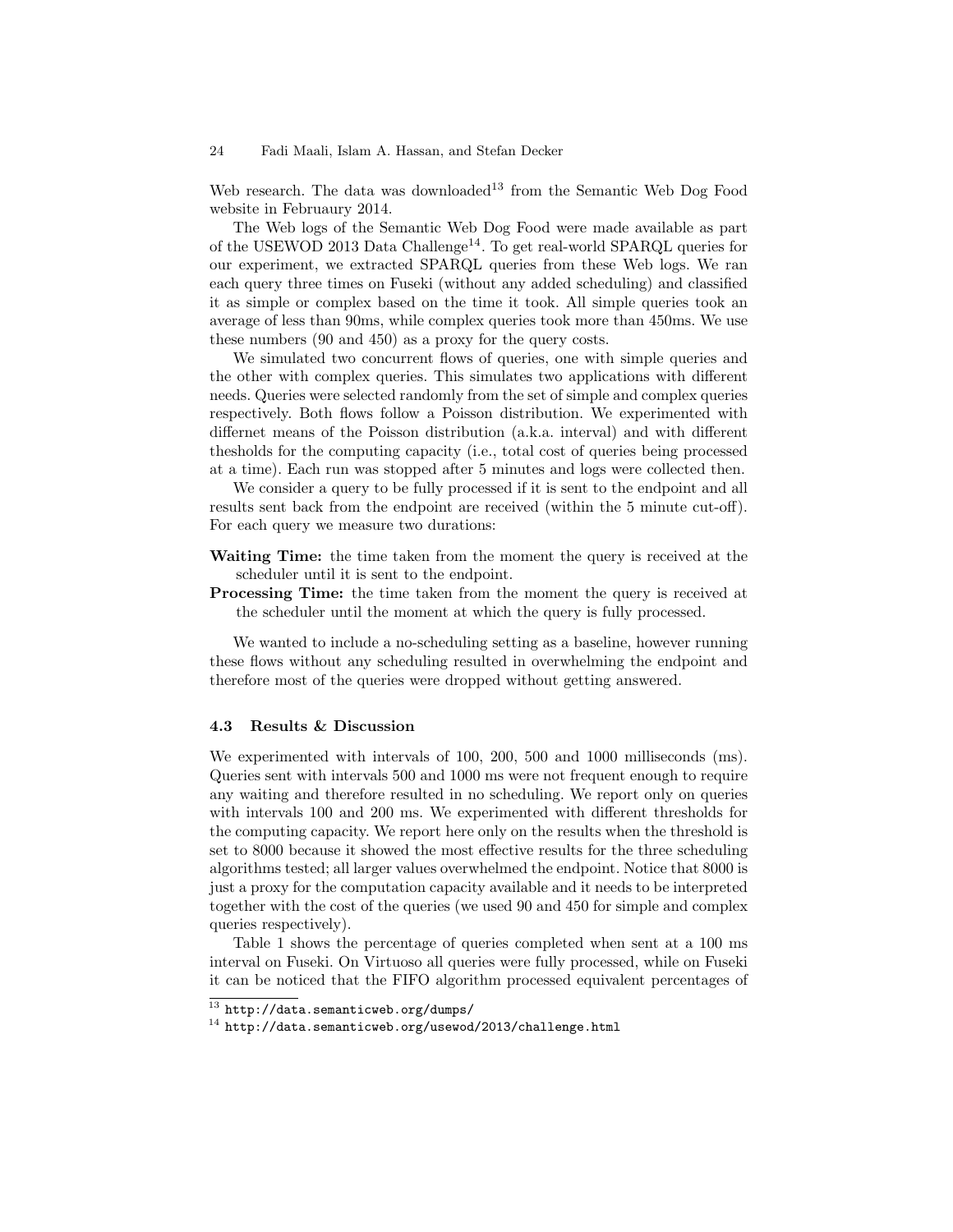

Fig. 2: Virtuoso - Processing and waiting times

 $\begin{bmatrix} 0 \\ 0 \\ 0 \\ 0 \\ 0 \end{bmatrix}$ tu<br>q<br>ise both simple and complex queries while the other two algorithms "favoured" re<br>wl<br>he simple queries and "penalised" complex ones. Deficit scheduling showed better throughput.

throughput results, it can be noticed how penalising complex queries results in and complex queries when running against Virtuoso and Fuseki. Similar to the smaller waiting and processing times for simple queries when using deficit or fair scheduling. On the other hand, complex queries have smaller waiting and pro-Figures 2 and Figure 3 show the processing and waiting times for simple cessing times using FIFO scheduling with 200 milliseconds interval. The higher processing time of complex queries using FIFO scheduling was surprising. Our interpretaion of this is that prioritising simple queries allowed better utilisa-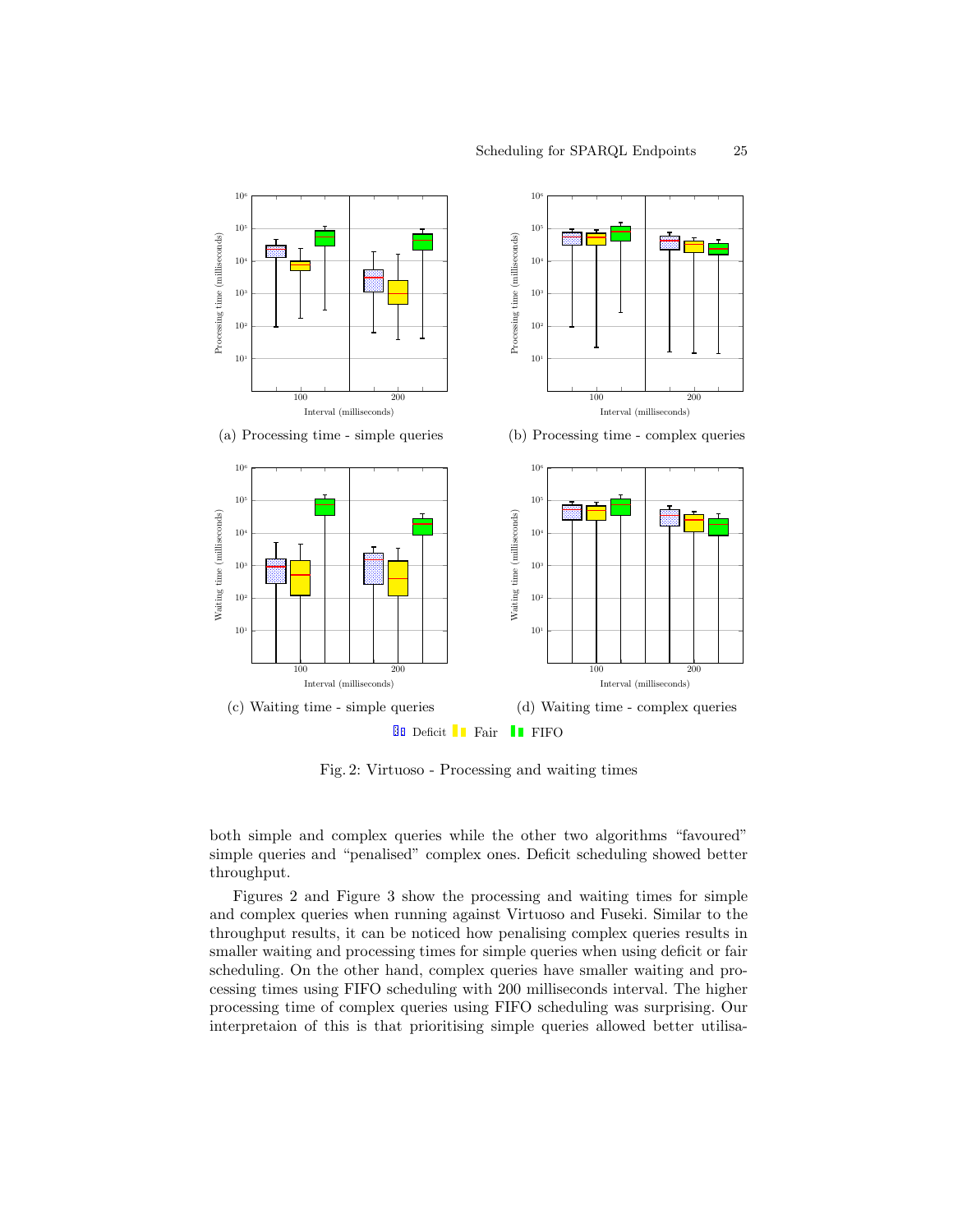

ig<br>
. Fig. 3: Fuseki - Processing and waiting times

 $\frac{1}{2}$ tion of the available resources when queries arrive at a high frequency that can overwhelm the endpoint.

In summary, scheduling allowed getting better throughput by delaying queries instead of rejecting them (recall that running without scheduling resulted in rejecting most of the queries). Deficit and Fair scheduling algorithms favoured simpler queries. In general, deficit scheduling, the simpler algorithm, showed better results in our settings than fair scheduling.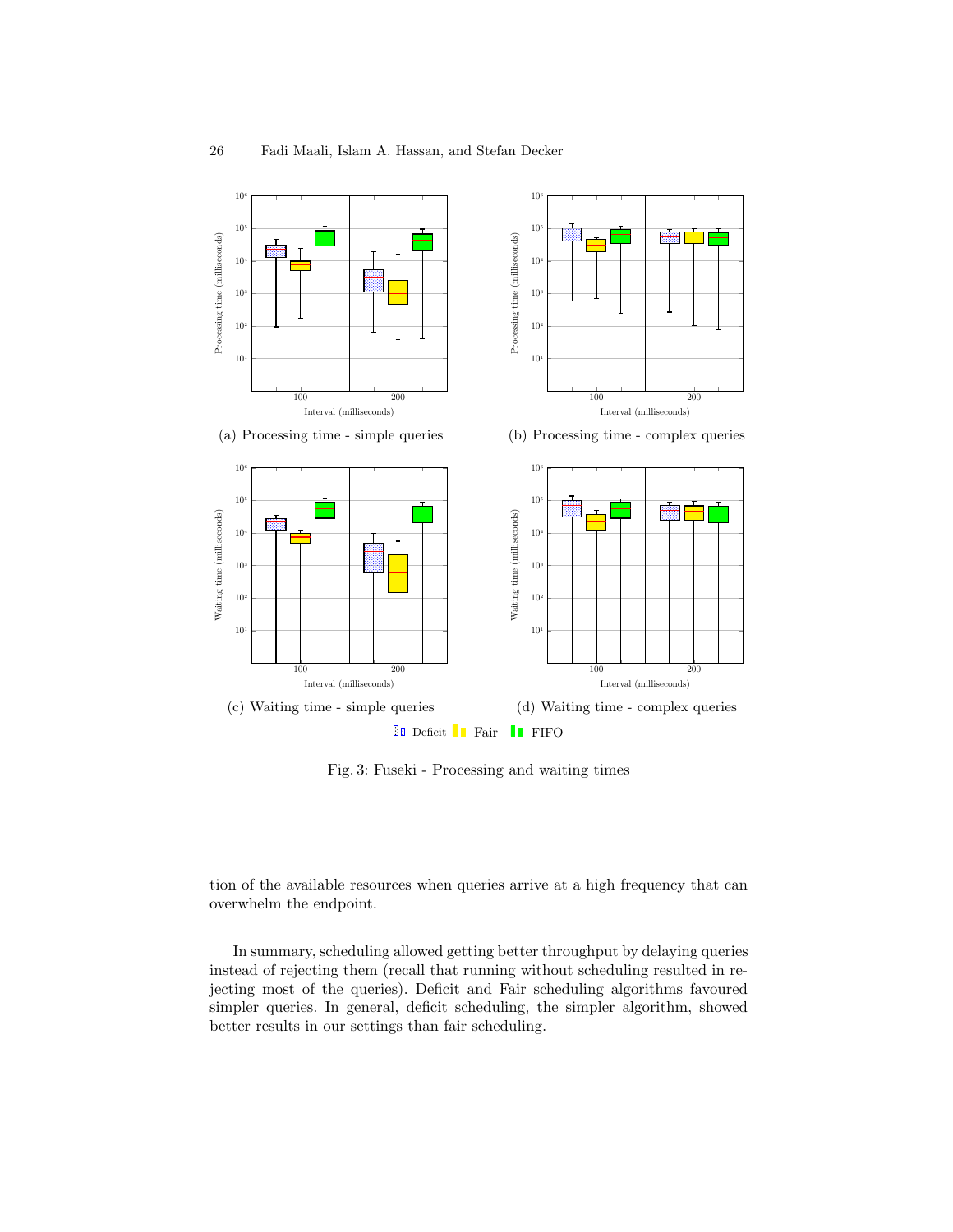|                    |       | Simple Queries Complex Queries |
|--------------------|-------|--------------------------------|
| <b>FIFO</b>        | 47.3% | 47.4%                          |
| $\mathrm{Deficit}$ | 100\% | 42%                            |
| Fair               | 77%   | $40\%$                         |

Table 1: Percentage of fully processed queries on Fuseki (throughput)

## 5 Conclusions & Future Work

We reported a simulation experiment to study the effects different scheduling algorithms can have when used to organise execution of SPARQL queries received at some endpoint. We note that simple scheduling can be implemented with minimal overhead and has effect only when queries are received at high frequency.

We consider this work as an initial step and hope to extend the experiment and deploy it in some real-world use case.

Acknowledgements. Fadi Maali is funded by the Irish Research Council, Embark Postgraduate Scholarship Scheme. This publication has emanated from research supported in part by a research grant from Science Foundation Ireland (SFI) under Grant Number SFI/12/RC/2289.

### References

- 1. G. Aluc, M. T. Ozsu, and K. Daudjee. Workload matters: Why rdf databases need ¨ a new design. PVLDB, 7(10):837–840, 2014.
- 2. C. Buil-Aranda, A. Hogan, J. Umbrich, and P.-Y. Vandenbussche. SPARQL Web-Querying Infrastructure: Ready for Action? In ISWC 2013, pages 277–293. Springer, 2013.
- 3. A. Demers, S. Keshav, and S. Shenker. Analysis and simulation of a fair queueing algorithm. In ACM SIGCOMM Computer Communication Review, volume 19, pages 1–12. ACM, 1989.
- 4. F. Dong and S. G. Akl. Scheduling Algorithms for Grid Computing: State of the Art and Open Problems. School of Computing, Queen's University, Kingston, Ontario, 2006.
- 5. H. Fattah and C. Leung. An Overview of Scheduling Algorithms in Wireless Multimedia Networks. Wireless Communications, IEEE, 9(5):76–83, 2002.
- 6. A. G. Greenberg and N. Madras. How fair is fair queuing. Journal of the ACM  $(JACM)$ , 39(3):568–598, 1992.
- 7. A. Hogan and C. Gutierrez. Paths towards the Sustainable Consumption of Semantic Data on the Web. In AMW, 2014.
- 8. L. Kleinrock. Queueing systems, volume II: Computer applications. 1976.
- 9. H. Kllapi, E. Sitaridi, M. M. Tsangaris, and Y. Ioannidis. Schedule Optimization for Data Processing Flows on the Cloud. In Proceedings of the 2011 ACM SIGMOD International Conference on Management of data, pages 289–300. ACM, 2011.
- 10. J. Pérez, M. Arenas, and C. Gutierrez. Semantics and complexity of SPARQL. ACM Transactions on Database Systems (TODS), 34(3):16, 2009.